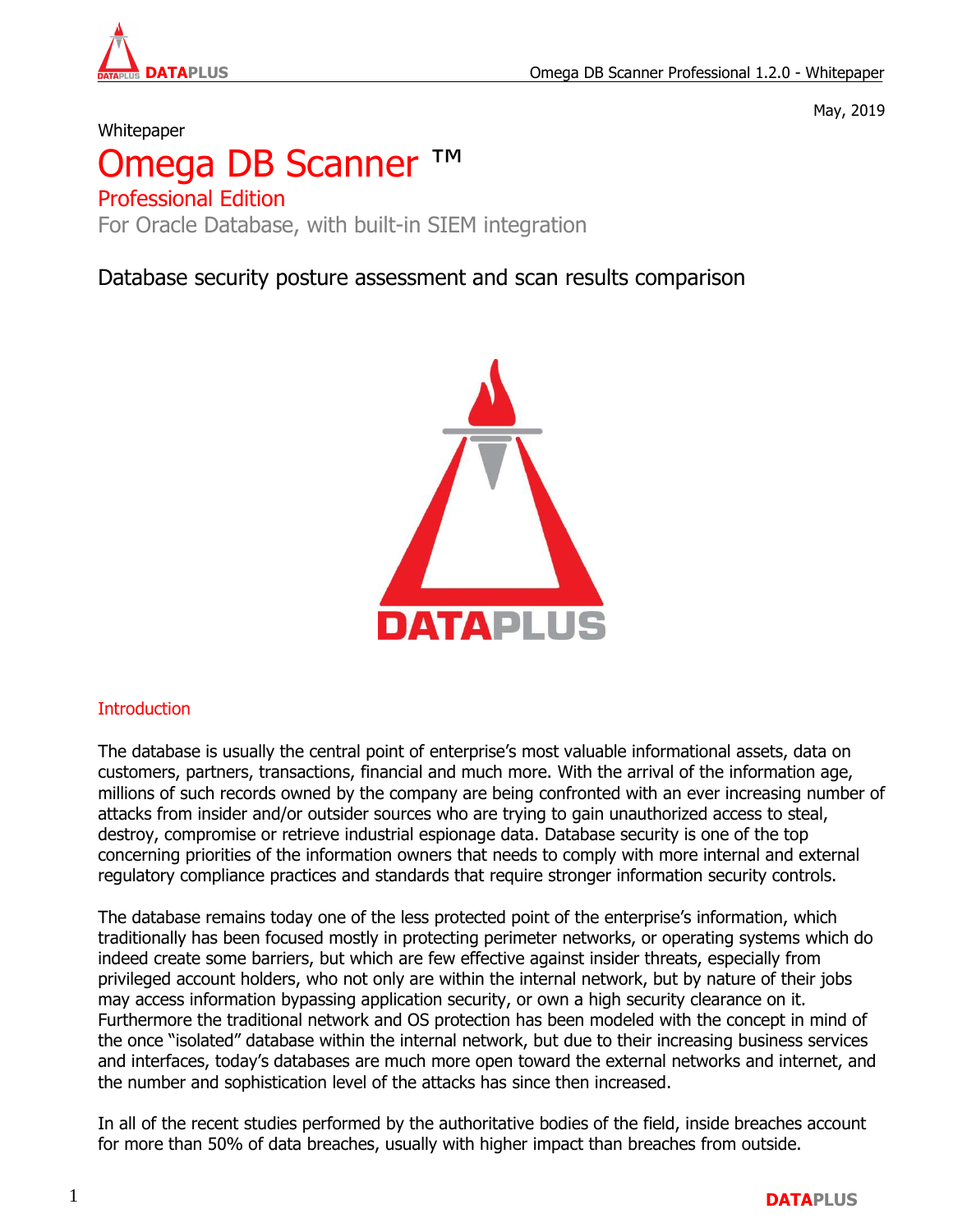

# The Challenge

Implementation of stronger information security controls requires implementation of stronger database security measures, on top of which is the performing of an in-depth assessment of the security posture of the Oracle database on the following important security areas:

- Authentication
- Authorization
	- o System Privileges
	- o Important system object privileges
	- o Role Privileges
- Audit
- Backup-Availability
- General Security

What is needed?

- Scan of the security posture of the database on the above topics
- Ability to compare scan result at item level to detect changes
- Tailoring according to the specific database environments
- Integration with SIEM (where applies)
- Automated processing

# Introducing Omega DB Scanner Professional

Omega DB Scanner is a security auditing tool and vulnerability assessment scanner for Oracle databases. It has been designed to give the user the **automated knowledge** in performing the complex task of assessment, evaluation and improvement of the security posture of his mission critical Oracle database.

Omega DB Scanner is an out-of-box, software-only solution. The Professional Edition features a Repository (built on Oracle Express Edition) that contains system configurations and scan results, with a Task Scheduler as a NT Service application, and a Windows desktop application that manages the whole solution. Target databases are scanned from both the application and Scheduler and results are saved to Repository. Automatic e-mail alerting for scan results can be configured for each database. Manual and transactional scan item's comparison highlights any item change through DB scans.



Omega DB Scanner is not just a scanner, but also an inventory of your Oracle database's security posture. It is Agent-less and accesses the target database in read-only mode.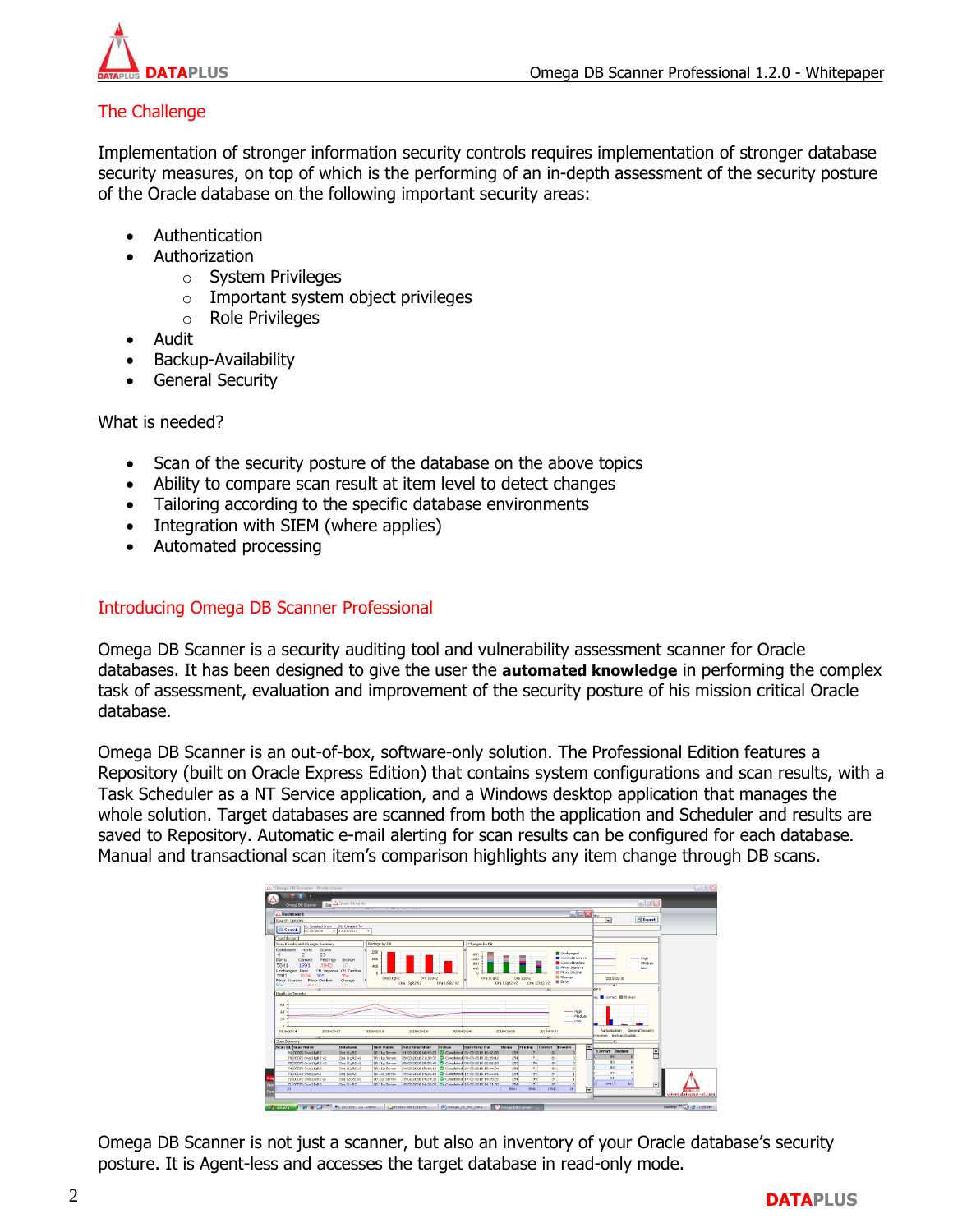

# Key features & benefits

- Scheduled scans
- E-Mail alerts for scans
- In-depth view of Oracle security combining:
	- **Account Status**
	- Role hierarchy
	- Full audit syntax support
	- Public privilege highlights
- Effective privilege evaluation (with role hierarchy)
- Account based evaluation [roles optional]
- Intelligent Scan ex. Audit of system privileges by effective privilege
- DB repository storage
- Scan Comparison Run vs. Baseline
- Transactional Comparison
- Over 250 advanced in-depth controls
- Rich and intuitive GUI
- Easy and simple operation
- Quick and minimal setup
- Agentless and read-only DB Scan
- Unicode character set support
- Built-in SIEM integration for Splunk

# Omega DB Scanner Architecture

Omega DB Scanner Professional has four main components:

- **Omega DB Scanner Engine**: An Oracle PL/SQL software package featuring e-Mail Alert notification and SIEM/LMS integration, installed on the XE repository under the SYS schema and running with its privileges.
- **Omega DB Scanner Repository**: An Oracle Express Edition (XE) Schema Repository containing all system data - configurations and scans results.
- **Omega DB Scanner Scheduler**: A Windows NT Service application implementing scheduled scans.
- **Omega DB Scanner Application**: A Windows-based client desktop Application, managing the whole solution.

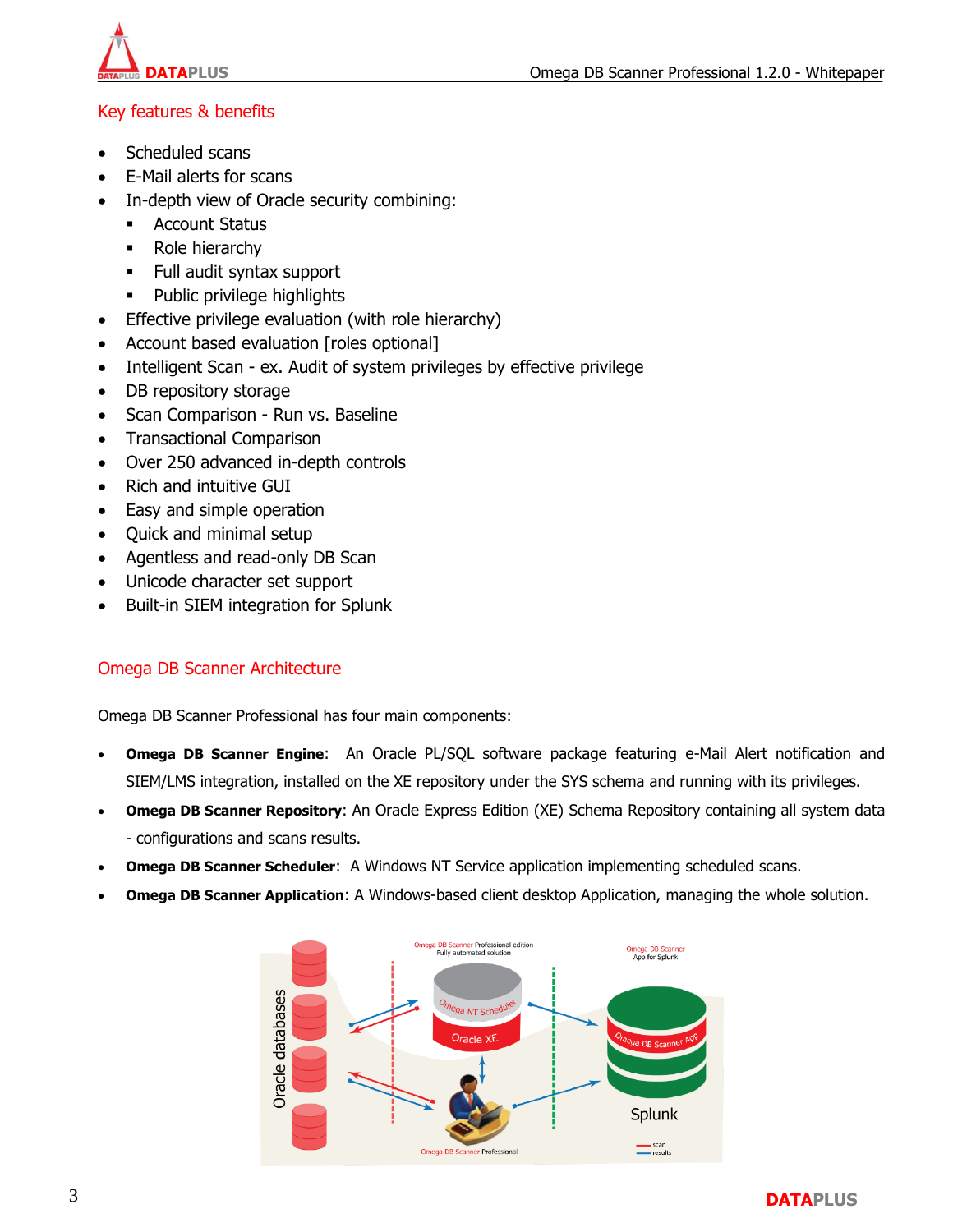

# Deployed Vulnerabilities (Security Controls)

Omega DB Scanner deploys 254 (in this version) vulnerabilities – alias security controls – that can be used to scan and assess the security posture of your Oracle database.

These controls assess the following Oracle database areas of security interest:

- System Privileges authorization
- System Privileges audit
- System Roles authorization
- System Packages authorization
- System Tables authorization
- System Views authorization
- System Parameters
- User Profiles Password
- User Profiles Resources
- System accounts status
- **Others**

## In-Depth scan of security posture

"In-depth" in Omega DB Scanner means evaluating:

- Account status whether the account is effectively LOCKED or not at assessment time
- Effective privilege assessing not only the direct grant of the privilege, but also when it is
	- in force granted through role-grants hierarchy
- Account based allows focusing (by Effective Privilege) on user accounts only as the "real" operating entities of the privilege; Roles also assessed as an option Others: PUBLIC grants on privilege, full support of the AUDIT command syntax

## Authorization

Authorization is the process of allowing acceptances to the vulnerability control's finding either at a whole or at entity level, depending on each vulnerability control. This means that the control will not fire a Finding for an already declared holder, or holders, of the (for example) DBA Role authorized according to system's Database Administrator[s] – at least one DBA has to be. But it must fire a Finding whenever a non-authorized account is found granted with the DBA role.

#### Scans Comparison

Use the scan comparison feature to highlight changes between two different scans, changes that are evaluated at each control between current run and the baseline. Automatic (transactional) comparison is also performed at the repository level for each vulnerability vs the previous scan result of the same.

## Scheduled Scans

The solution's Scheduler features scheduled scanning of target databases.

## E-Mail Alert

E-Mail alert for scans with summary of results and transactional comparison.